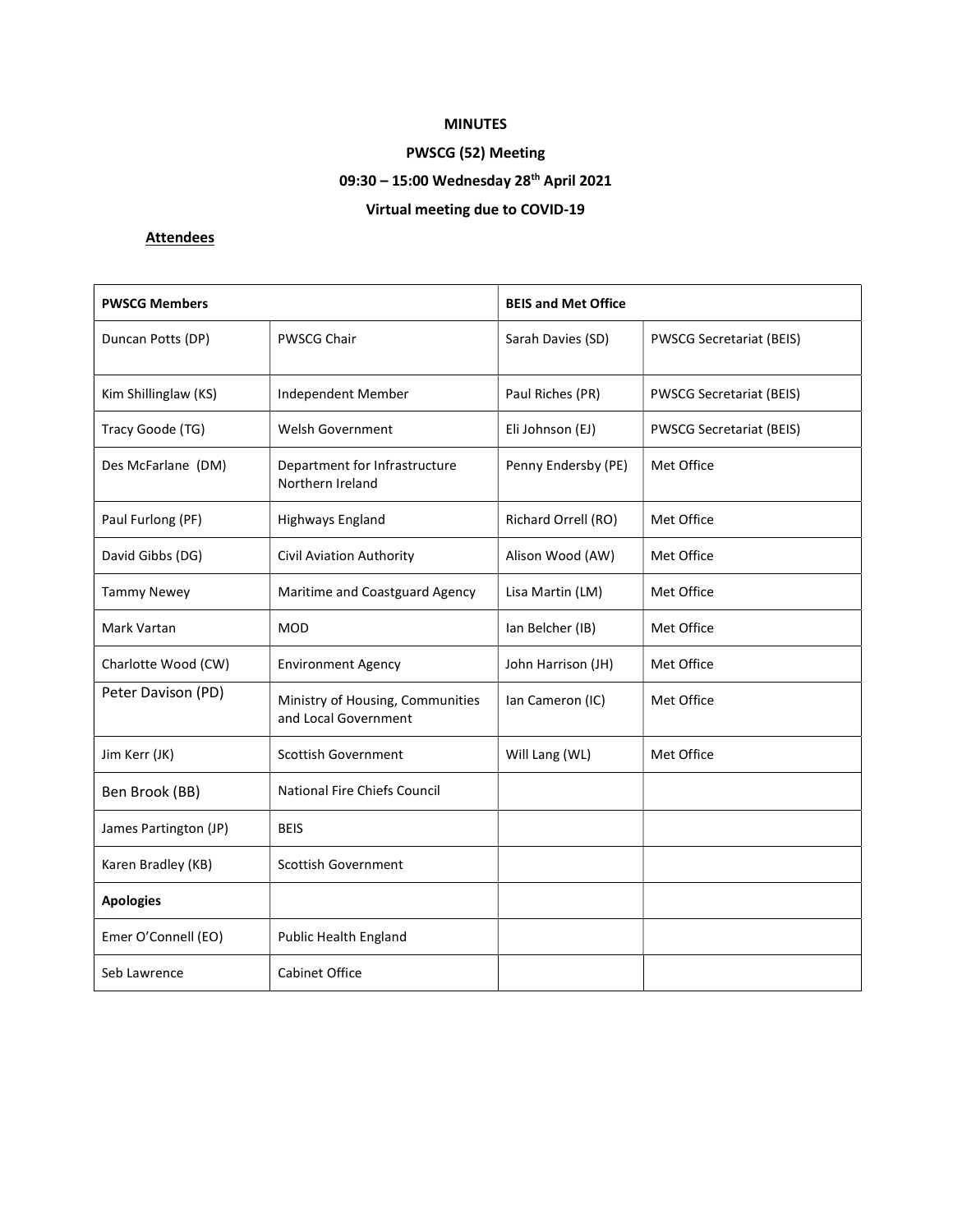#### Actions

| Owner        | <b>Action</b>                                                                                                                               | Date                        |
|--------------|---------------------------------------------------------------------------------------------------------------------------------------------|-----------------------------|
| Secretariat  | To streamline the PWSCG papers into a more exec<br>summary format with supplementary annexes for the<br>detail                              | <b>Next</b><br><b>PWSCG</b> |
| Secretariat  | Change the reference from October in the header section<br>of the January minutes                                                           | Done.                       |
| Secretariat  | Ask Met Office to arrange a call between Tammy Newey<br>and Ian Cameron to discuss the links between Mountain<br>Rescue and the Coastguard. | By end May                  |
| WL           | TN and Met Office to meet and discuss NSWWS work.                                                                                           |                             |
| <b>PR</b>    | The PWSCG Annual Report will be updated to reflect<br>conclusions from this meeting.                                                        | 14/05/2021                  |
| <b>PR</b>    | PR to discuss with PF data from M5.                                                                                                         | Done.                       |
| Met Office   | Indicator graph 5.3 to be clarified in future presentations<br>of similar data.                                                             | Rolling                     |
| <b>PWSCG</b> | Members will all feedback to the secretariat on PAG<br>meeting structure and governance by Mid may.                                         | 14/05/2021                  |

## Decisions

| <b>Requirement</b>           | <b>Decision</b>                                                                    |
|------------------------------|------------------------------------------------------------------------------------|
| 2021-2026 CSA signoff        | JH confirmed the Met Office executive agree with the CSA requirements and<br>aims. |
|                              | The PWSCG unanimously agreed to signoff the CSA for 2021-2026.                     |
| MS1.1 signoff                | The PWSCG agreed that Milestone 1.1 has been met.                                  |
| PPM5 signoff<br>PPM6 signoff | The PWSCG agreed with the PAG conclusion that PPM5 and PPM6 have been<br>met.      |
| PPM3 signoff                 | The PWSCG agree that PPM3 has been met.                                            |
|                              | The PWSCG also agree with the recommendations arising from PPM3.                   |
| MS2.2 signoff                | The PWSCG agree that MS2.2 has been met.                                           |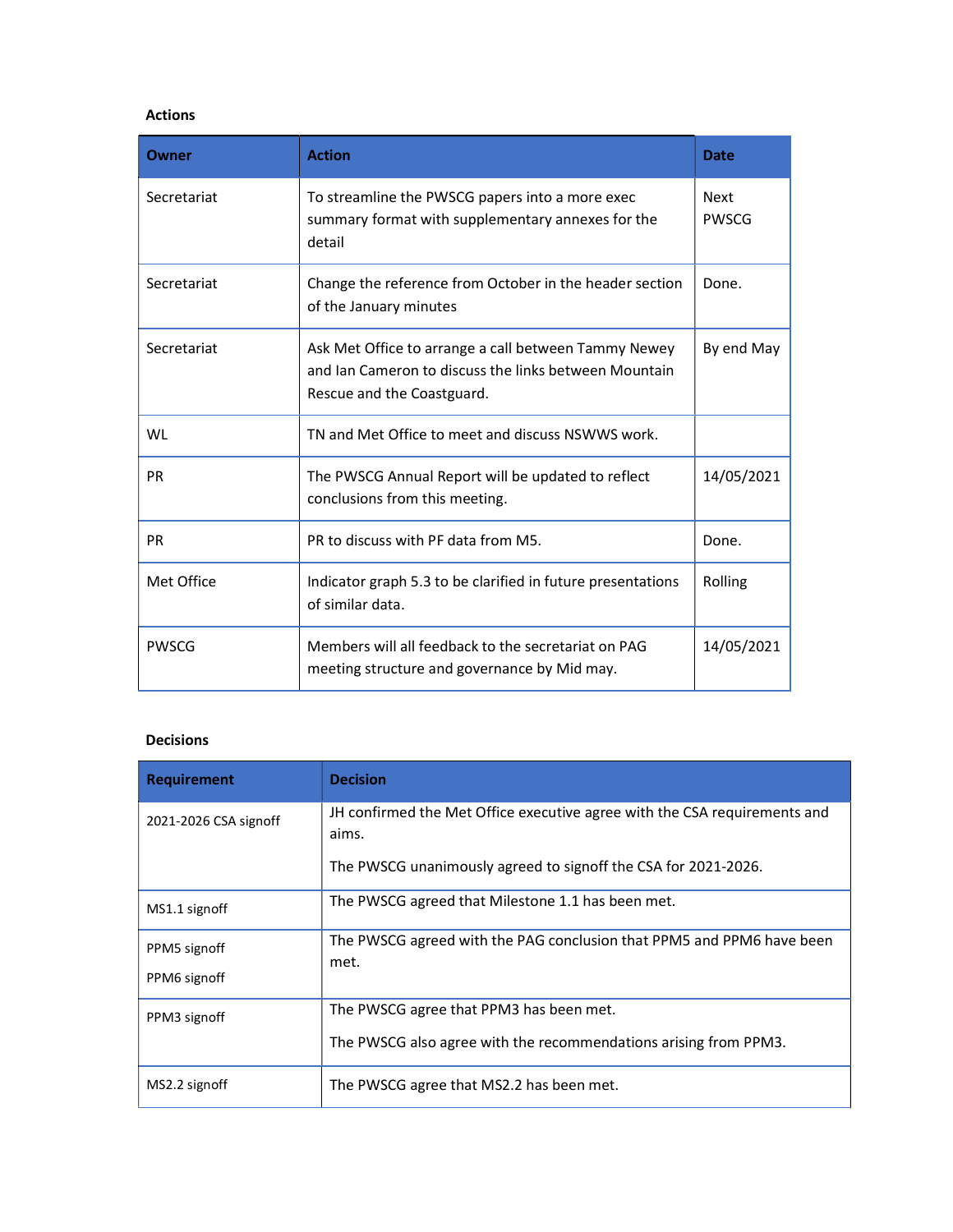| <b>Requirement</b>    | <b>Decision</b>                                                                             |
|-----------------------|---------------------------------------------------------------------------------------------|
| MS3.1 signoff         | The PWSCG agree that MS3.1 has been met.                                                    |
| MS4.1 signoff         | The PWSCG agree that MS4.1 has been met.                                                    |
| 2020/2021 CSA signoff | The PWSCG agree that the Met Office have achieved the requirements of the<br>2020/2021 CSA. |

#### Main PWSCG Meeting including Met Office colleagues

#### 2.0 DP opened the meeting and welcomed attendees

- DP opened the meeting, emphasising the work done between the Met Office and BEIS team on the CSA in the interim period between meetings. DP highlighted that the teams have been working well together, which was supported by BEIS and Met Office PWS teams.
- DP said that there are two aims for the session:
	- 1. We will ask the PWSCG to sign off Met Office performance for 2020/2021 against the CSA requirements
	- 2. We will ask the PWSCG to sign off the new 2021-2026 CSA this morning, and discuss governance and the structure of meetings for the new CSA at the end of the day

#### 2.1 Minutes & actions from last meeting

It was highlighted that the date at the top references October; the BEIS team will amend this and sign the minutes off as a true record of the meeting.

#### 3 Reports

#### 3.1 BEIS update (JP)

- Spending review has just been concluded. It was a challenging review; but PWS was allocated 97.8million for 2021/2022. The Met Office partnership with Microsoft to deliver the supercomputer has been announced.
- The new CSA is a strong piece of work and we will put the spotlight on this within government to raise the importance of PWS more widely.
- JP thanked DP for his contribution to the group; DP has led the group extremely well over the last year and JP wanted to recognise this contribution.
- JP also noted that there are a number of new strategies being developed in BEIS; the Innovation Strategy is being worked on, as is the People and Place strategy. These all related to Met Office work.

#### 3.2 PWSCG Chair's Update

- DP has had a productive and enjoyable year, but not been able to do as many visits as he had hoped last year. DP is very keen to visit as many members as possible during the next year when able.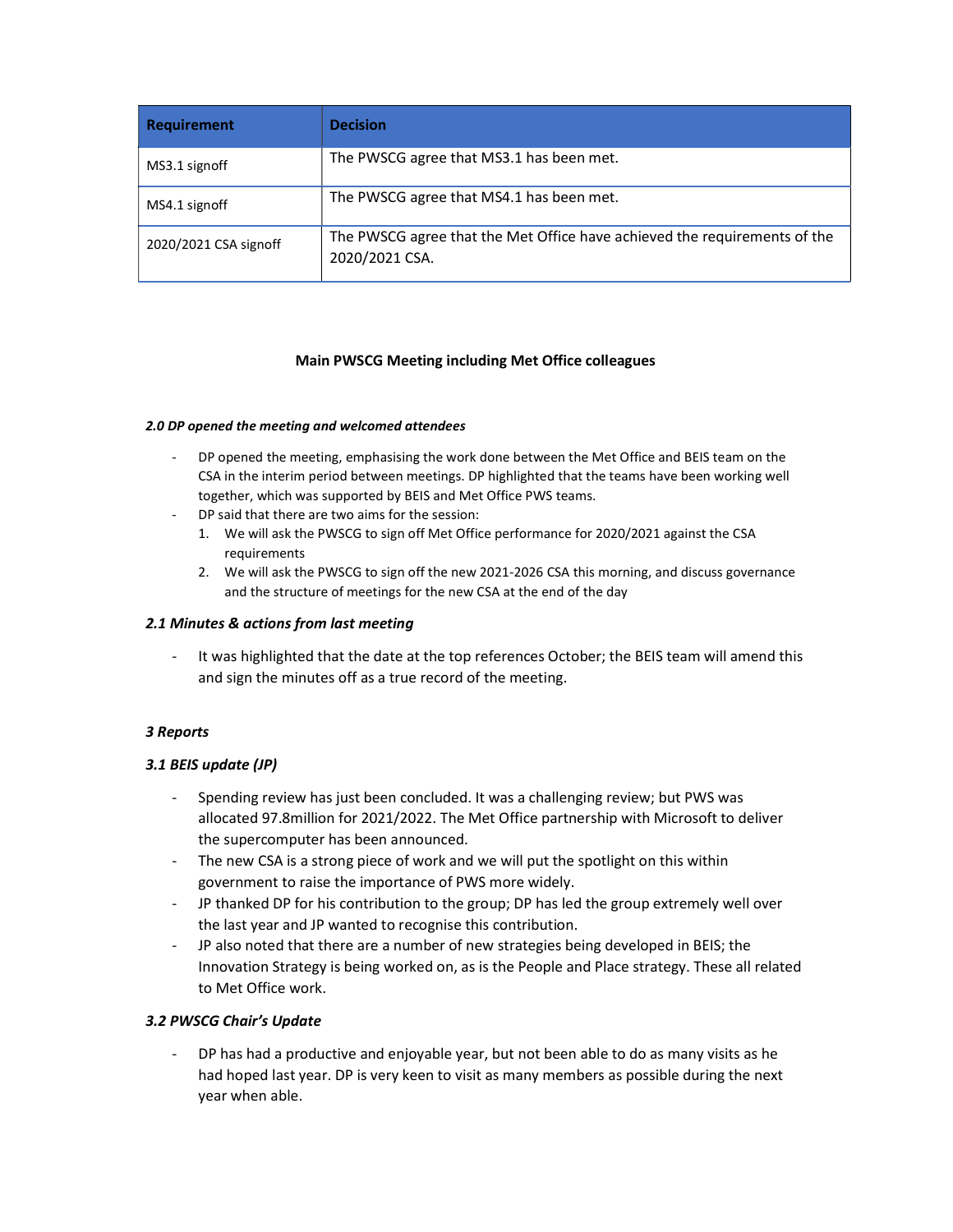- The focus for the next period is discussing and developing accuracy and reach measures.
- The launch of the Extreme Heat Warning Service will also be a focal point over the next few months.

#### 3.3 Independent members report

- KS has been having introductions with a lot of Met Office colleagues over the last few months as she stepped into the role.
- KS noted that accuracy, share of voice, perceptions of the Met Office and reach were key focal points for her and the importance of working together. KS wanted to emphasise that the Met Office teams have been very constructive and helpful as we dig into a number of complex issues surrounding these topics.
- KS also held her first MARG meeting. The focus was discussing the Extreme Heat Weather Warning Service with broadcasters and it was a productive session.

## 3.4 Met Office CEO Update

- PE said that the last year has been challenging due to COVID-19 with less than 15% of staff on site, however the Met Office's general performance has been extremely good despite these challenges.
- The Met Office are very pleased that they have delivered all 30 targets in their strategic work; with some highlights being getting approval for the new supercomputer, and ongoing developments on their underlying models.
- The organisation has restructured during the last year; this is aligned to the strategy, the CSA and workflows.
- Looking forward, the Met Office have awarded the supercomputer contract, and the Met Office will be working to ensure a seamless transition from the old HPC to the new one, with both running in parallel for a time. PWSCG should note that there may be a potential short term dip in performance, but that this will be managed and the group will be kept informed. The spending review settlement will allow the Met Office to accelerate work whilst being cautious about spending given current global uncertainties.
- On COP26, a lot of work done by the Hadley Centre will be feeding into COP26. The Met Office have put bids in for stands in both public and corporate areas. The Met Office may also do something in partnership with Microsoft. The PWSCG will receive a summary of this work at a future meeting, already noted.
- The Met Office have also found it a positive and constructive to work with BEIS on the new CSA.

## 4 New CSA Sign Off (SD)

- The group are asked if they give approval to sign off the 2021-2026 CSA. Comments made today and in the past week will be incorporated.
- SD described the main points and themes of the CSA. DP said that it is a 5 year CSA and the general direction of travel will be consistent over that period, but the detail within it (milestones, performance measures) will be reviewed annually to ensure that the yearly plans are aligned with factors such as spending review, supercomputer developments.
- There is a lot of work to do in the first year; a lot of this is finalising metrics and measures, and these will be used to define targets for future years.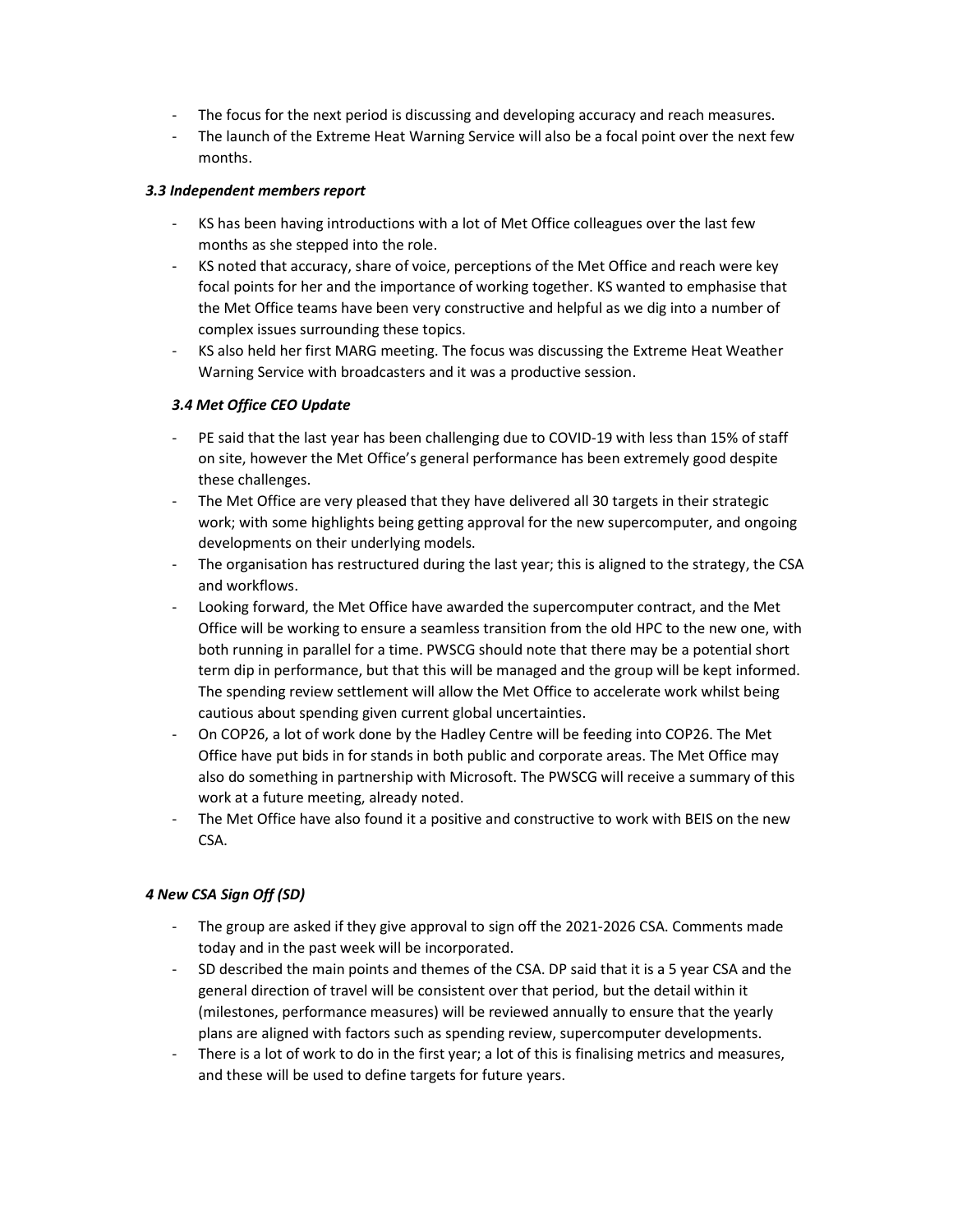- DP also said that governance is important. This will be covered in Agenda Item 6. It is important to ensure that the Met Office are striving to achieve everything in the CSA for yearly signoff procedures, but the CG will remain flexible in those and understand that some situations may fall outside of Met Office control
- TN thanked everyone for their collaboration on this; TN had recently sought some clarity on safety forecasts and has received positive feedback during these discussions. The MCA are content to signoff the document with these additions.
- CW said that the reach of service is important, as noted in this new CSA. There is a new push for cell broadcasting for flood warnings and there are some interesting conversations at the moment around climate change and surface water flooding. The EA appreciate the focus on customer needs and ongoing discussions with the Met Office, and it is important to be part of this group ensuring that the customer is represented. CW endorsed the CSA on behalf of the EA. IC agreed that reaching and engaging with audiences is a fundamental underpinning of the Met Office. We would like to continue to work with partner organisations to ensure this happens.
- JH confirmed the Met Office executive agree with the CSA requirements and aims.
- The PWSCG unanimously agreed to signoff the CSA for 2021-2026.

## 5 FY20/21 Deliverables and Performance

## 5.1 Review of this year's weather & warnings evolution (WL)

- The Met Office has exceeded the target and stretch target for warnings in 20/21. Although this is a 36 month rolling mean, there was sustained good performance for 20/21.
- Winter was wet and unsettled; slightly colder than normal with some notable cold spells.
- Storm Christoph was a high-profile storm, likely due to potential impacts on COVID-19 and the vaccine rollout. There were over 150 CCA meetings in 4 days and 6 COBR meetings. The warning covered the appropriate areas and impacts well. TG and WL discussed the warning in North Wales an whether in retrospect it should have been amber – this was a result of the likelihood of the event being lower in North Wales than in Northern England and not a result of any cross border issue.
- There was a significant cold snap in February followed by Storm Darcy where there was widespread disruption due to snow.

## Review of warnings evolution (WL)

- This session described a Met Office consultation which was aimed to review the NSWWS service and understand user views of the system.
- A large amount of information was gathered during the consultation which will be used to develop services moving forward.
- The headline is that NSWWS system is broadly working, remains fit for purpose and will do for the next 5-10 years; however there are really important steps that can be taken to improve and enhance the system.
- There is a strong appetite for further information on impacts and actions, the NSWWS matrix is not understood by the public, there are many distinct groups of users who use warnings differently, there is an impact of warnings on mental health, and there is a desire from the broadcasters to understand and be part of the process of issuing a warning.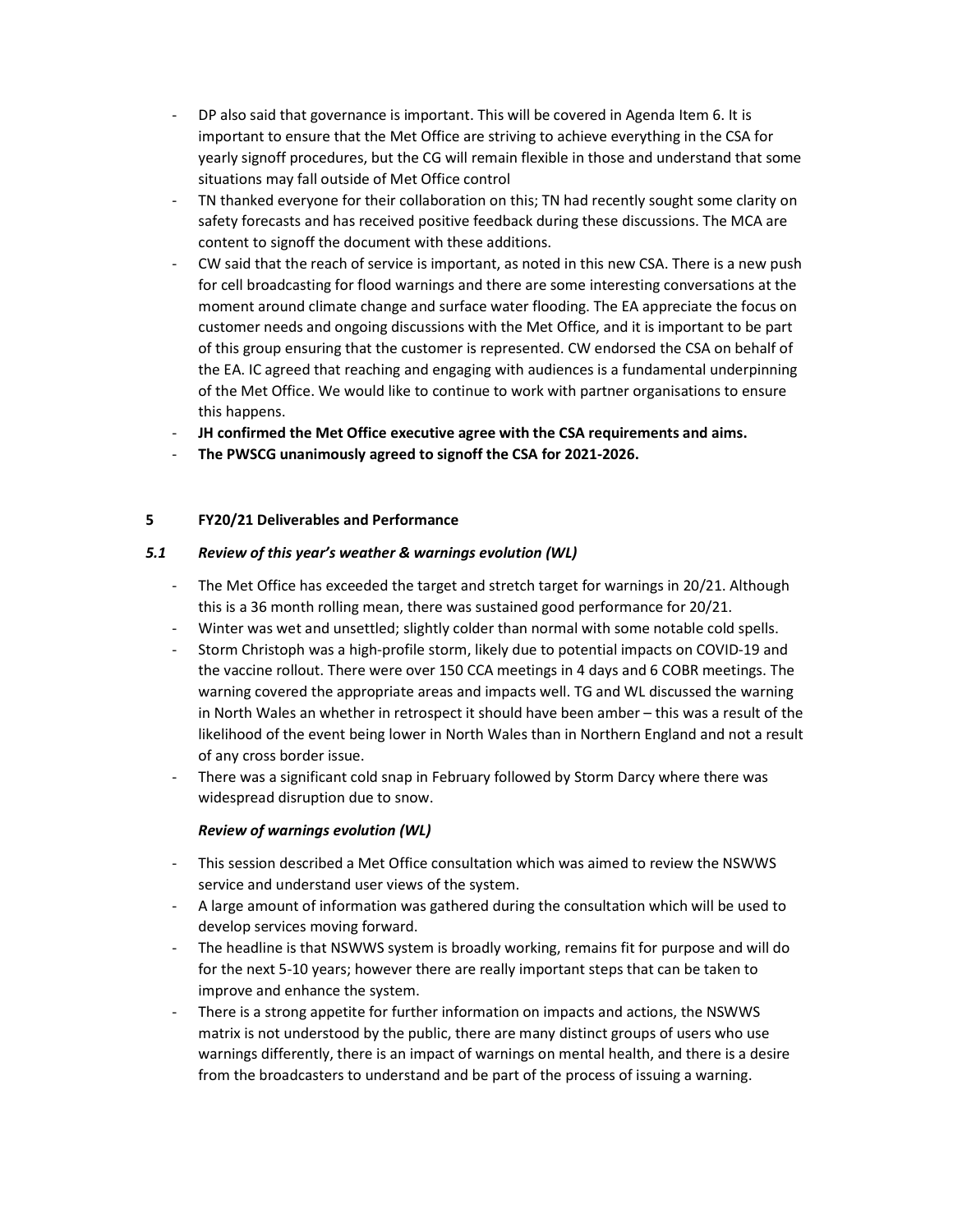- Selected recommendations were given, including recommending actions, understanding peoples perceptions of risk, there should be greater emphasis on supporting services, linking climate change to severe weather.
- Work has begun to dig deeper into the results and to identify future changes. Work will be ongoing with responder community and partner organisations on this in the future, for example conversations with RNLI are ongoing to try and coordinate services but other organisations will be involved. TN would like to discuss this work with the Met Office.
- The results of this consultation tie in very well with a lot of the aims included in the new CSA. The BEIS secretariat have had an in depth briefing from B2B who ran the research.
- The group was pleased with the work and applauded the direction of travel. The public's desire for personalisation should not be underestimated, and are almost at risk of outstripping what technology can offer.
- The group discussed accessing those who are vulnerable to the impact of weather, asking if the right messages are getting to the right people. The Met Office intends to look at this more closely, and the Met Office Exec and Board are engaged in this thinking. The research showed that there are vulnerable groups that Met Office warnings do not currently reach.
- It is important to note that the Civil Contingency Advisors service (CCA) works well for those who know about it, but there are groups who are not aware of the CCA. The Met Office will now be attempting to bridge that gap.

## Action: TN and Met Office to meet and discuss NSWWS work.

## The PWSCG agreed that Milestone 1.1 has been met.

## 5.2 Secretariat report on Performance

#### a. PWS Assurance Group Report

- It was reported to the group that the PAG recommend sign off for PPM5 and PPM6. The PWSCG group were asked to agree or disagree with this recommendation.

## The PWSCG agreed with the PAG conclusion that PPM5 and PPM6 have been met.

#### b. PWSCG Annual Report

- The annual report is put into the public domain to give the public an idea of the PWS and PWSCG activities. It will sit alongside the outcomes for the year. This will be updated after today to confirm if the new CSA is signed off. Members were content with the report, but PF queried some data in there. PR to follow up on this point.

## Action: The Annual Report will be updated to reflect conclusions from this meeting.

Action: PR to discuss the M5 case study reference with PF.

#### 5.3 Sign off FY20/21 Programme

- a. Met Office PWS annual report & performance report
	- Annual report will be published on the Met Office website;
	- The group were asked for feedback on the PPMs:
		- o PPM1, PPM4, PPM5, PPM6, PPM7: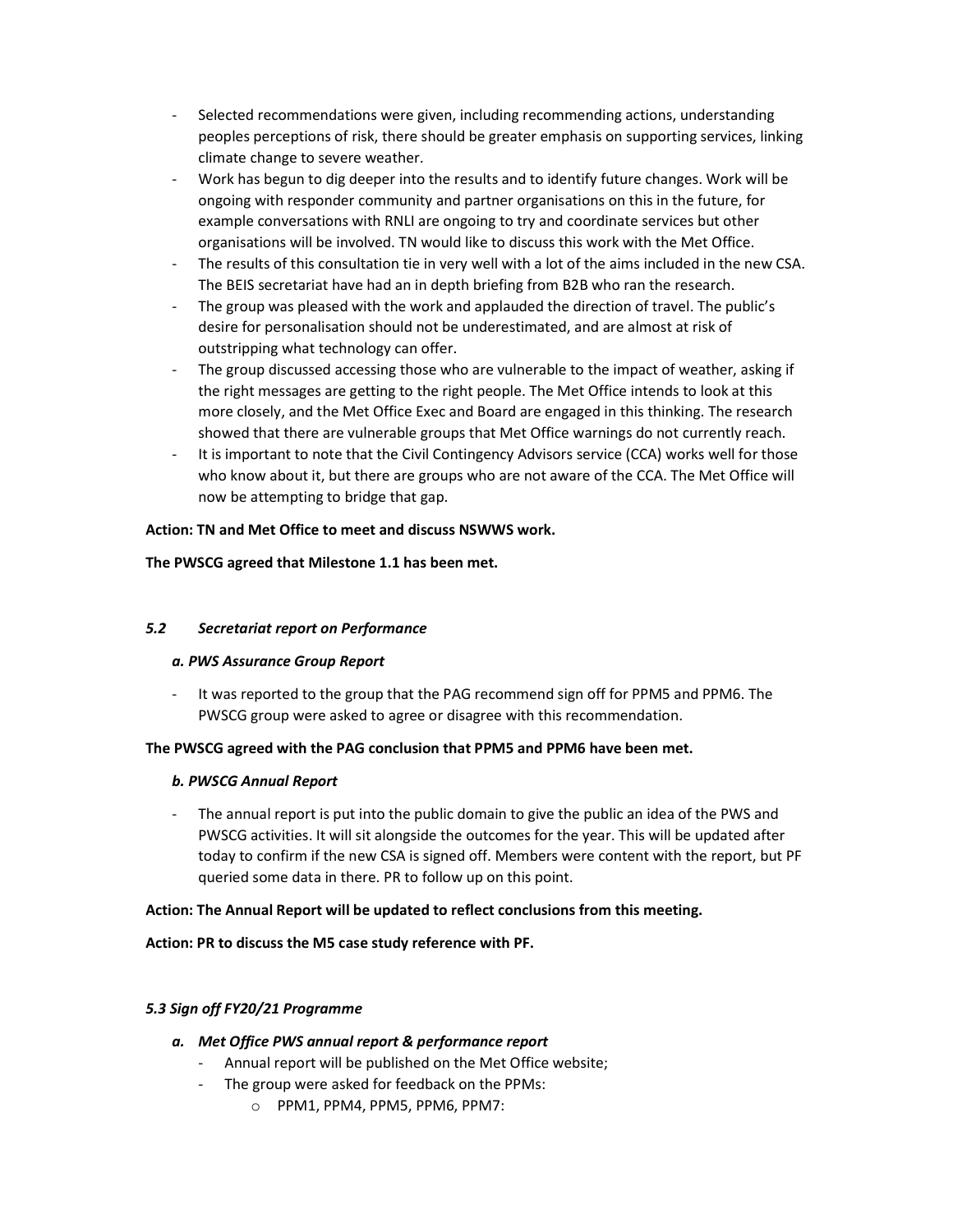- No comments from PWSCG, apart from editorial points around including specific metrics in the summary.
- o PPM2:
	- Perceived forecast accuracy was high, but the 'very accurate' component of this score does not seem to be increasing and the group would like to see this improve in the future, which is a target for the next CSA.
- o PPM3 (covered later)

#### Action point: Met Office to add in actual metrics achieved before publishing the summary report.

## b. PPM3 - 2020 responder survey

- Benchmark was >80%, which was achieved (on 94% of approximately 163 respondents being satisfied based on a quantitative survey). However awareness and access to the CCA service can be improved in the future.
- TG suggested that Wales PWSCG meeting could be used to discuss how to bridge the gap. National Fire Chief Councils also would like to engage on this issue.
- Important to note that consultation was done differently to previous years due to responders being overloaded with COVID-19 pressures and the NSWWS consultation.
- IC and DP highlighted the boundaries of where a PWS service could potentially stray into bespoke commercial services that are provided by the Met Office and that when developing or expanding any service PWS must be mindful of the boundary of the Public Weather Service and how public money should be spent.
- TG suggested the PWSCG Wales meeting to be used to discuss how to bridge the gap for responders to have more confidence to take decisions, and National Fire Chief Councils would like to engage on this issue.

## The PWSCG agree that PPM3 has been met. The PWSCG also agree with the recommendations arising from PPM3.

## c. Milestone 2.2 (PPM7)– increasing engagement of MO digital channels

- The Met Office continue to make constant marginal improvements which are reflected in increase service users on different platforms.
- The group noted that they would like the information to converge as much as possible on different platforms. The Met Office team said that there will be a future decision based on more research, but decisions will not be made without consultation with the PWSCG. Important to be aware that there are limitations put in place by the tech platforms for refresh rate in the widget vs app (e.g. apple and android) which can have an impact on consistency.

#### The PWSCG agree that MS2.2 has been met.

#### d. Milestone 3.1 (PPM7) – Hazard Manager consultation

- Responders value Hazard Manager and it should continue to be a significant component of the Met Office offer to them. The value should be maintained through developing the system according to the recommendations in the report.
- Important to note that Hazard Manager is designed for the responder community, and it is not a tool designed for the wider public.

#### The PWSCG agree that MS3.1 has been met.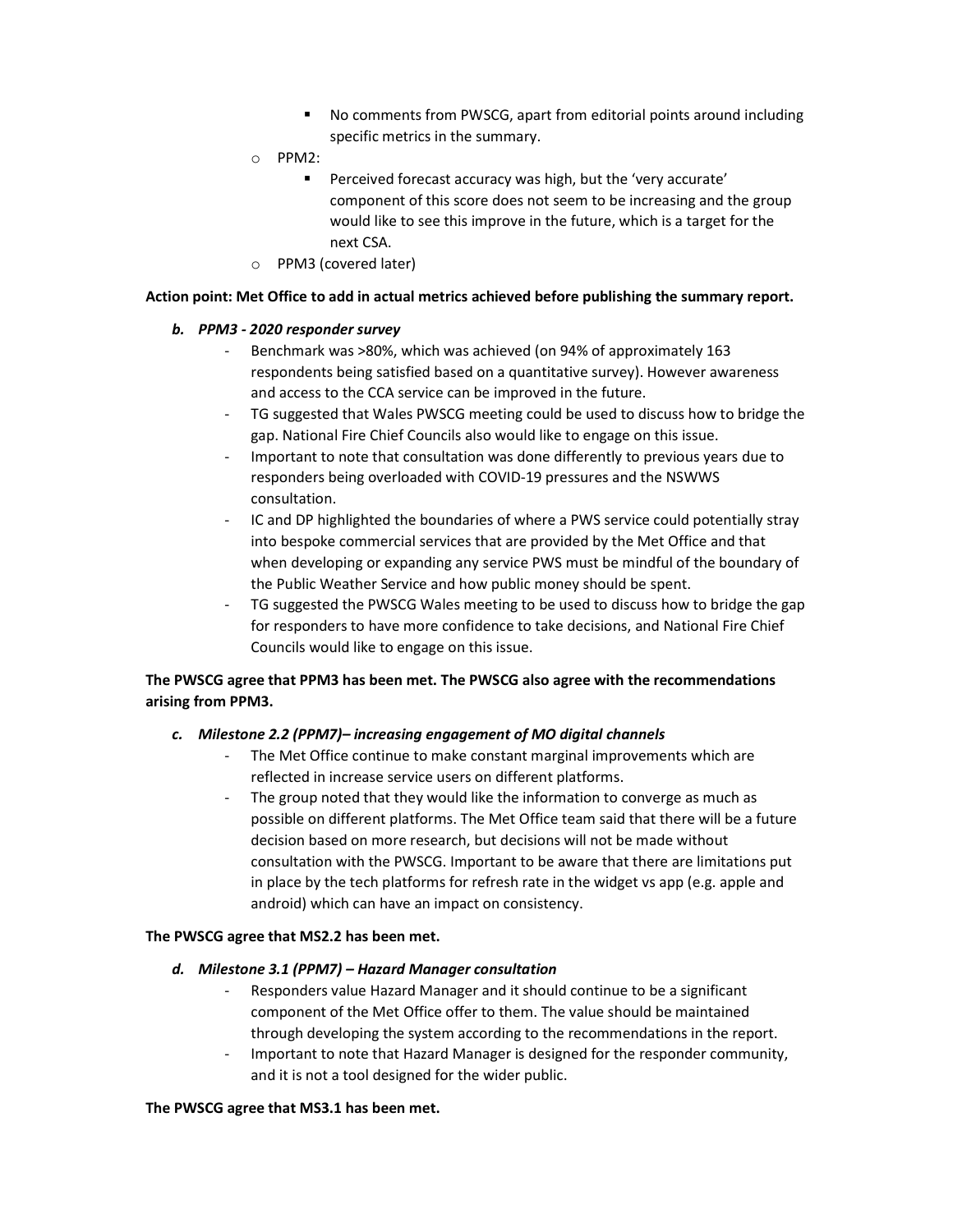## e. Milestone 4.1 (PPM7)

- data from global model and high-resolution UK, lightening, radar models were prioritised for being made available. A roadmap for the release of this has been developed.
- This process has been seen as a success for the Met Office.
- MV stated that a lot of this work underpins MOD modelling work and would like to highlight that MOD are very happy with the progress of this work.

#### The PWSCG agree that MS4.1 has been met.

## f. PWS reach report – questions to be fed through offline.

## g. Service modernisation and decommissioning – questions to be fed through offline.

Side note: Indicator 5.3 graph, the average represents whole group of 20, whereas only the top competitors re included in this graph. Action point to address this in future reporting.

#### Action: Indicator graph 5.3 to be clarified in future presentations of similar data.

## The PWSCG agree that the Met Office have achieved the requirements of the 2020/2021 CSA.

#### 6 Revised PAG/PWSCG meeting structure

- A revised meeting structure is proposed for governance of the PWS and to enable scrutiny of the work and future looking. The group welcomes combined digital and in person approach, and agree with the overall structure but were concerned about the time commitment. Reading papers for each meeting is an additional time commitment, and a greater use of executive summary would be welcomed in the future along with receiving the papers in advance.
- Clear Terms of Reference for each PAG group would be useful in the PWSCG assessment of potential involvement. Longer meetings mean a massive amount of information to absorb and not everyone is able to attend full day meetings. Suggest these are limited to one or two per year with other being shorter and sharper with papers provided well in advance.
- Civil Aviation Authority sign off the revised structure.
- The meeting structure is agreed on, however meetings will be combined where possible.

#### Proposal for yearly sign off

- MV approved this proposal: Absolutely support your proposal for the KPI/PM RAG tracking with the ability to then discuss relative performance on a monthly basis. It is a very similar methodology operated in the Defence/Met Office CSA.

## Action: Members will all feedback to the secretariat on PAG meeting structure and governance by Mid may.

#### **Summary**

- DP summed up saying that this year has been challenging but successful. The group are pleased to have signed off 20/21 work and the new CSA during the meeting.